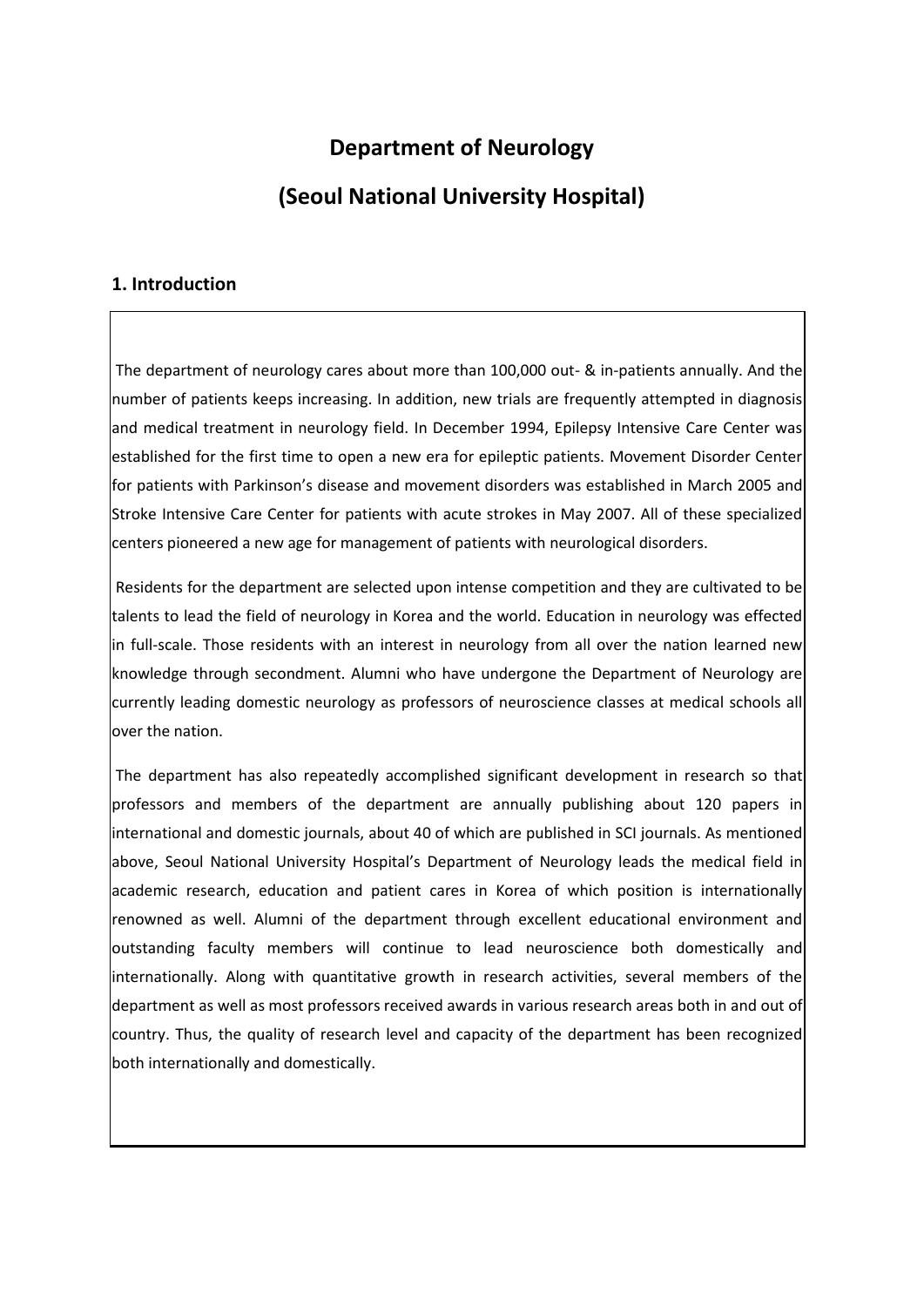### **2. Training Program**

| <b>Monday</b>                                        | <b>Tuesday</b>                                       | Wednesday                                            | Thursday                                             | Friday                                            |
|------------------------------------------------------|------------------------------------------------------|------------------------------------------------------|------------------------------------------------------|---------------------------------------------------|
| Daily report of<br>assorted patients &<br>discussion | Daily report of<br>assorted patients &<br>discussion | Daily report of<br>assorted patients &<br>discussion | Neuroradiology<br>conference                         | Daily report of assorted<br>patients & discussion |
| Interesting case<br>conference                       | Guest lecture                                        | Interesting case<br>conference                       | Daily report of<br>assorted patients &<br>discussion | Topic seminar                                     |
| Transfer / Mortality<br>case conference              |                                                      |                                                      |                                                      |                                                   |
| Daily report of<br>assorted patients &<br>discussion | EP/EMG seminar                                       | Neurovascular<br>conference                          | Stroke seminar<br>Stroke update                      | Topic seminar                                     |
| Interesting case<br>conference                       |                                                      | <b>Fellow lecture</b>                                | Neurology grand<br>round                             |                                                   |
| Transfer / Mortality<br>case conference              |                                                      | Movement disorder<br>seminar                         |                                                      |                                                   |

#### **2-1. Short-term visiting fellowship program**

#### **2-2. Long-term visiting fellowship program**

Visiting fellow will attend regular educational schedule of department. And also, specific subfields are targeted as intensive research areas. Fields of cerebrovascular, neuromuscular, epileptic, neurodegenerative disorders, neurocritical care, and neuro-oncology are specialized and each laboratory is performing a number of clinical and experimental trials. Therefore, attendees who want to elaborate on specific field can devote themselves in each specialized subfields.